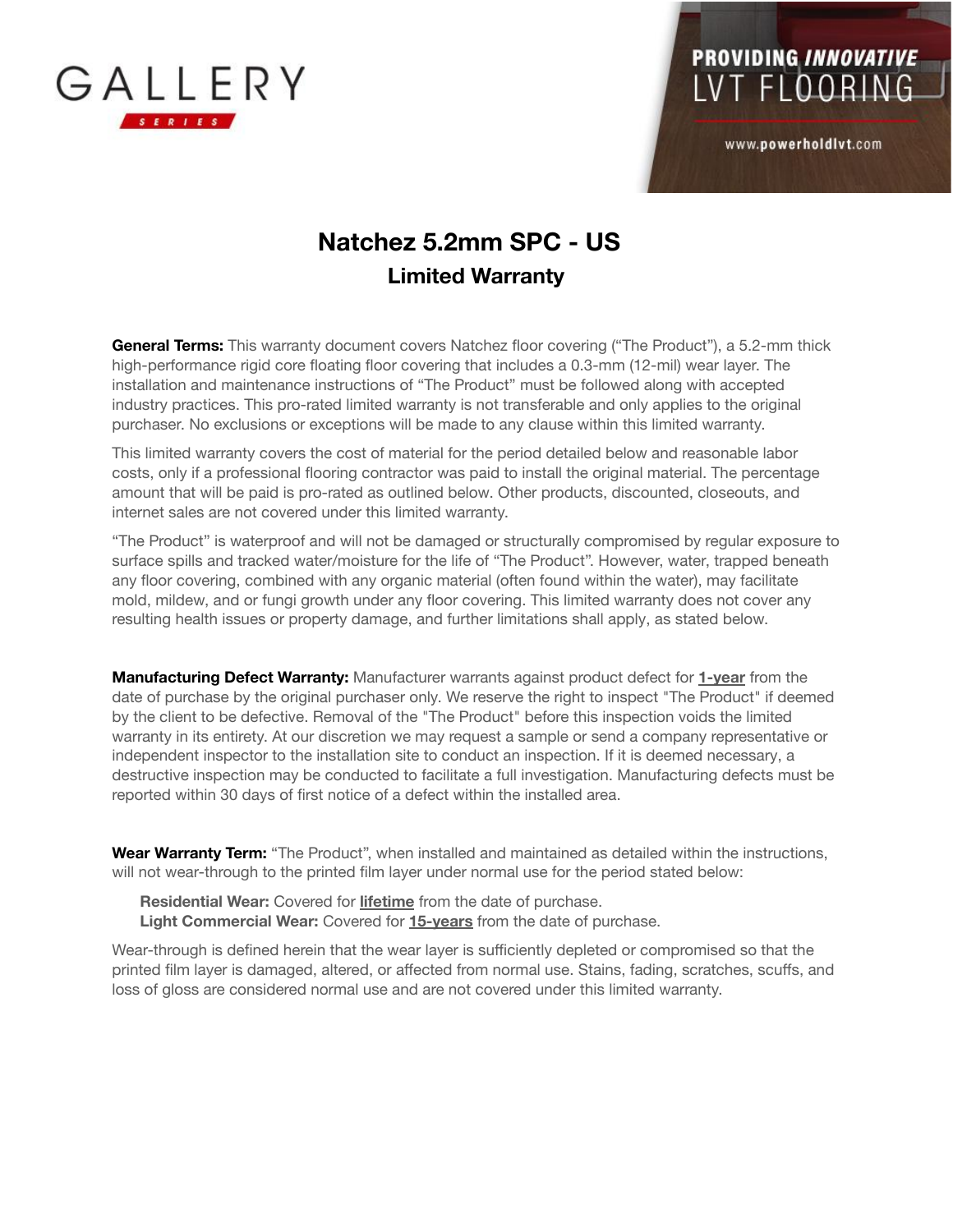

## PROVIDING INNOVATIVE<br>LVT FLOORING

www.powerholdlvt.com

**Wear Warranty Provisions:** New material will be supplied, of the same color, design, and grade, if available; if unavailable or discontinued, we reserve the right to select and supply similar materials. Only one replacement of "The Product" will be made for the wear out, fading, and staining. Claimants who received settlement may not claim again, and no additional replacement floor covering will be supplied. Alternatively, a refund of up to 100% of the original cost of the material, or a percentage as detailed below of the original cost of "The Product", will be refunded depending on the amount of time that has elapsed since the date of purchase:

Within 1-year - 100% Mithin 1-years - 100% Within 3-years - 70% Within 3-years - 70% Within 5-years - 50% Within 5-years - 50% Within 10-years - 30% Within 7-years - 30% Remainder of wear warranty term - 10% Within 10-years - 20%

## **Residential Wear: Light Commercial Wear:**

**Labor Coverage Term:** A percentage of the labor charge of a professional flooring contractor will be reimbursed within the approved labor charges put forth by the manufacturer, providing the original installation followed "The Product" installation instructions, standard industry practices, and the use of appropriate installation and subfloor preparation material. The percentage amount refunded will depend on the amount of time that has elapsed since the date of purchase:

# **Residential Labor: Light Commercial Labor:**

After 10-years - no labor reimbursement provided. After 7-years - no labor reimbursement provided.

Within 1-year - 100% Within 1-years - 100% of labor for re-install/repair Within 3-years - 70% Within 3-years - 70% of labor for re-install/repair Within 5-years - 50% Within 5-years - 50% of labor costs for reinstall/repair Within 10-years - 30% Within 7-years - 30% of labor costs for reinstall/repair

**Pet-Proof Warranty:** The surface coating provides scratch and stain (feces, urine, or vomit) resistance from domestic household pets such as cats and dogs with claws cut and filed. This limited warranty does not cover deliberate scratching and gouging by pets.

**Other Guarantees:** Whether implied or otherwise, any other guarantee is limited to **1-year** from the date of purchase for the cost of "The Product", and only to the original purchaser. This limited warranty is not transferable, but it does give you specific legal rights; you may also have other rights, which may vary from state to state.